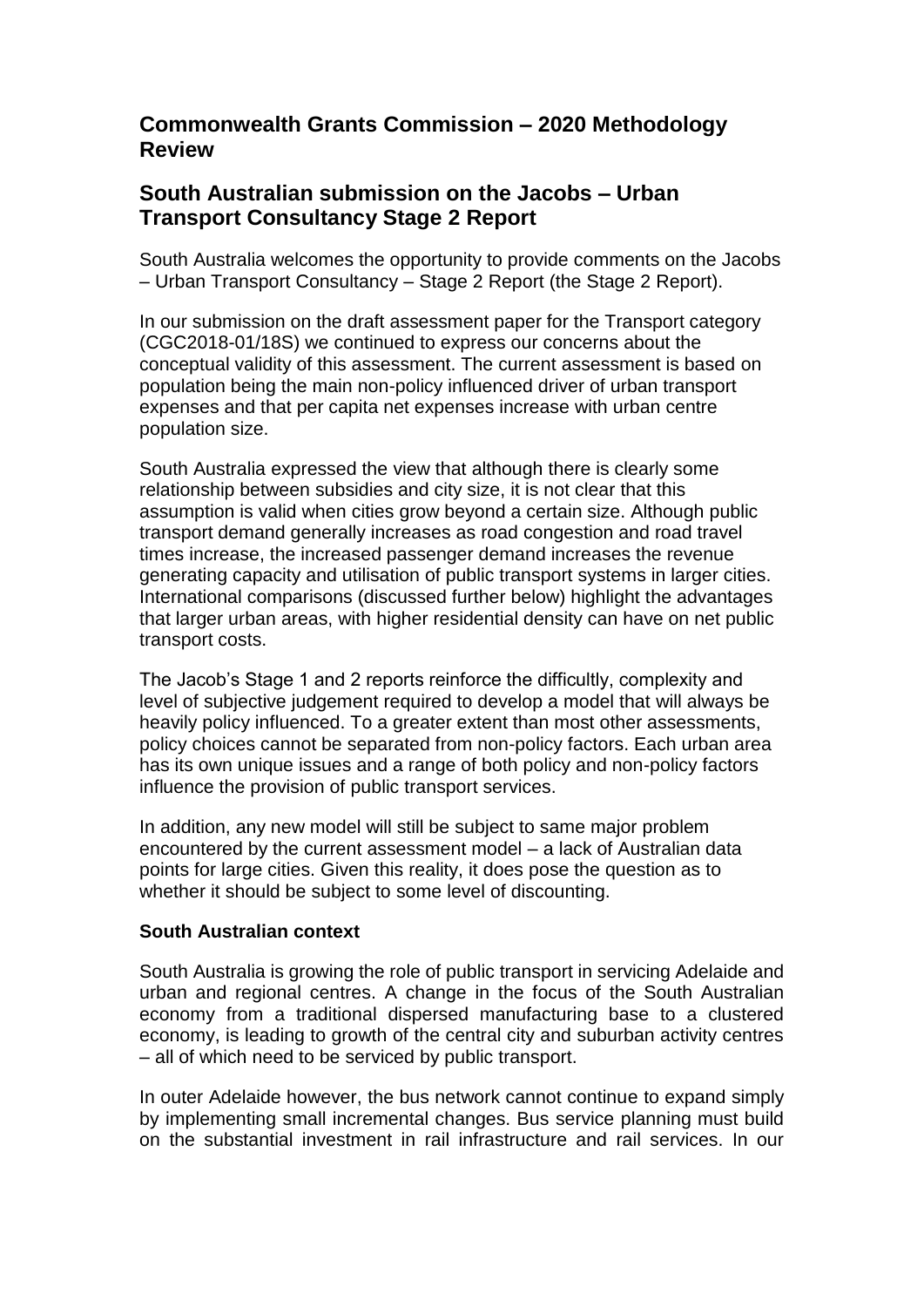regional centres, there is a need for more efficient passenger transport services that meet the diverse travel needs of communities.

South Australia also operates an O-Bahn guided bus system that has some characteristics of rail but is neither truly bus nor rail. In addition, the South Australian Government is currently in the process of electrifying its rail network, much of which is still reliant on diesel-powered rolling stock.

## **Jacobs Stage 2 Report**

The Jacobs Stage 2 Report proposes a recurrent expenditure model based on the following equation:

$$
exp_i = \beta_0 + \beta_1 dense_i + \beta_2 dist_i + \beta_3 slope_i + \beta_4 ln(pax_{i, train}) + \beta_5 ln(pax_{i, bus}) + \varepsilon_i
$$

This model uses density to reflect demand, distance to work to represent network complexity, passengers by public transport mode to represent availability and congestion and mean land slope to account for topography.

South Australia has the following brief comments on the proposed approach.

#### *Data availability*

The Stage 2 Report notes the difficulty in obtaining reliable and relevant public transport data to populate the proposed model.

The Australian Bureau of Statistics (ABS) defines 101 Significant Urban Areas (SUAs) and ideally the proposed model would reflect public transport expense data from each SUA. However, the preferred model only proposes the use of 70 SUA data points as some states have submitted derived data. Although the consultants verbally advised that the exclusion of these data points was not significantly altering the statistical validity of the proposed model, it is still undesirable for the model to not reflect 30% of SUAs. In addition, two thirds of Victoria's SUA data points and over half of Queensland's SUA data points have been excluded.

#### *Population density – passenger numbers*

The model proposes that urban density be used to reflect demand and passenger numbers by public transport mode to represent availability and congestion.

In relation to density, higher levels of urban density can be viewed as being the result of land use and planning policy decisions of state governments rather than being a disability that a state government cannot control or influence.

In addition, research indicates that population density should drive down net public transport costs. Infrastructure Australia has noted that in Australia, public transport cost recovery is low by international standards, generally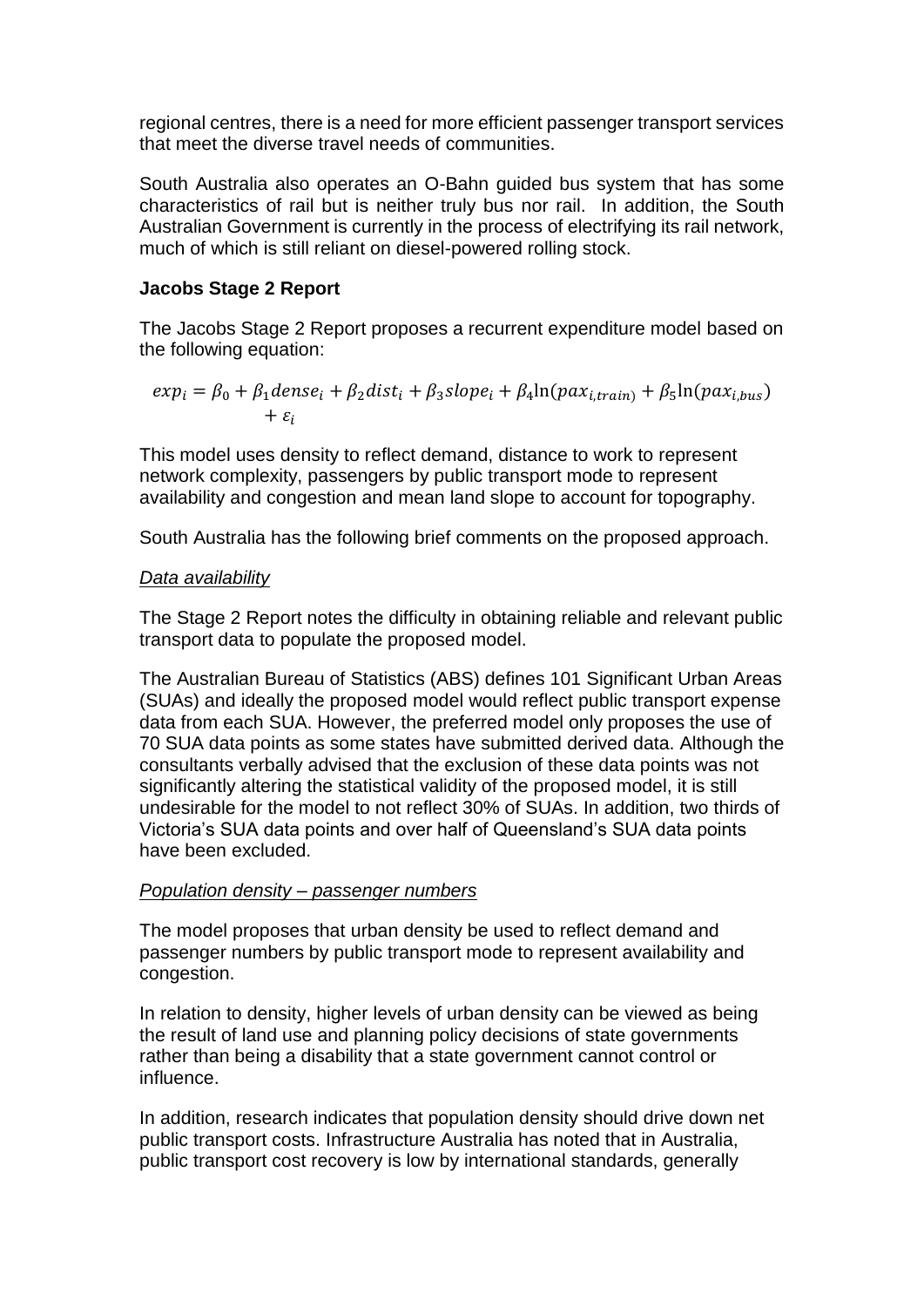below 30%<sup>1</sup>. In contrast, cities like Hong Kong, London and Barcelona either have public transport cost recovery rates in excess of the cost of service provision or close to the cost. This is largely attributed to population density. However, in Sydney, the Australian city with the highest residential density, only 11% of journeys made each day are by public transport and has cost recovery rates comparable to smaller cities like Adelaide and Brisbane. This again raises the question policy influence.

## *Topography*

The model proposes using mean slope as an SUA specific variable to capture differences between urban areas and a factor that influences the cost of service provision. It is accepted that topography can influence the cost of providing transport services, however, the actual cost implication will be heavily influenced by the mode of transport used which is a policy decision. There may be additional marginal expenditure for operating bus services in hilly terrain but there may be significant tunnelling costs required if a state chooses to operate rail services.

Any measure of topography (mean slope) needs to reflect only the areas of an SUA that are serviced by public transport or need to be traversed in order to service that SUA.

#### *Treatment of satellite cities*

The consultant has used two indicators to determine whether a satellite city should be aggregated to a capital city in the assessment model. To be aggregated there has to be a high proportion of the resident workforce travelling outside of the SUA to work and of those travelling, a relatively high proportion would be travelling to the capital city.

South Australia is comfortable with the consultants approach to assessing satellite cities. However, as only one relatively small satellite city has been identified (Yanchep in Western Australia) it does raise the question of whether the CGC should simply ignore the aggregation of satellite cities.

#### *Other factors*

 $\overline{a}$ 

South Australia also queries if the proposed model will reflect the following factors appropriately:

- The age of existing public transport assets and the associated maintenance and reinvestment needs.
- The unique characteristics of the O-Bahn quided bus system that connects the Adelaide CBD to the north-eastern suburbs.

<sup>1</sup> Infrastructure Australia – Outer Urban Public Transport – Improving accessibility in lowerdensity areas, October 2018, page 14.